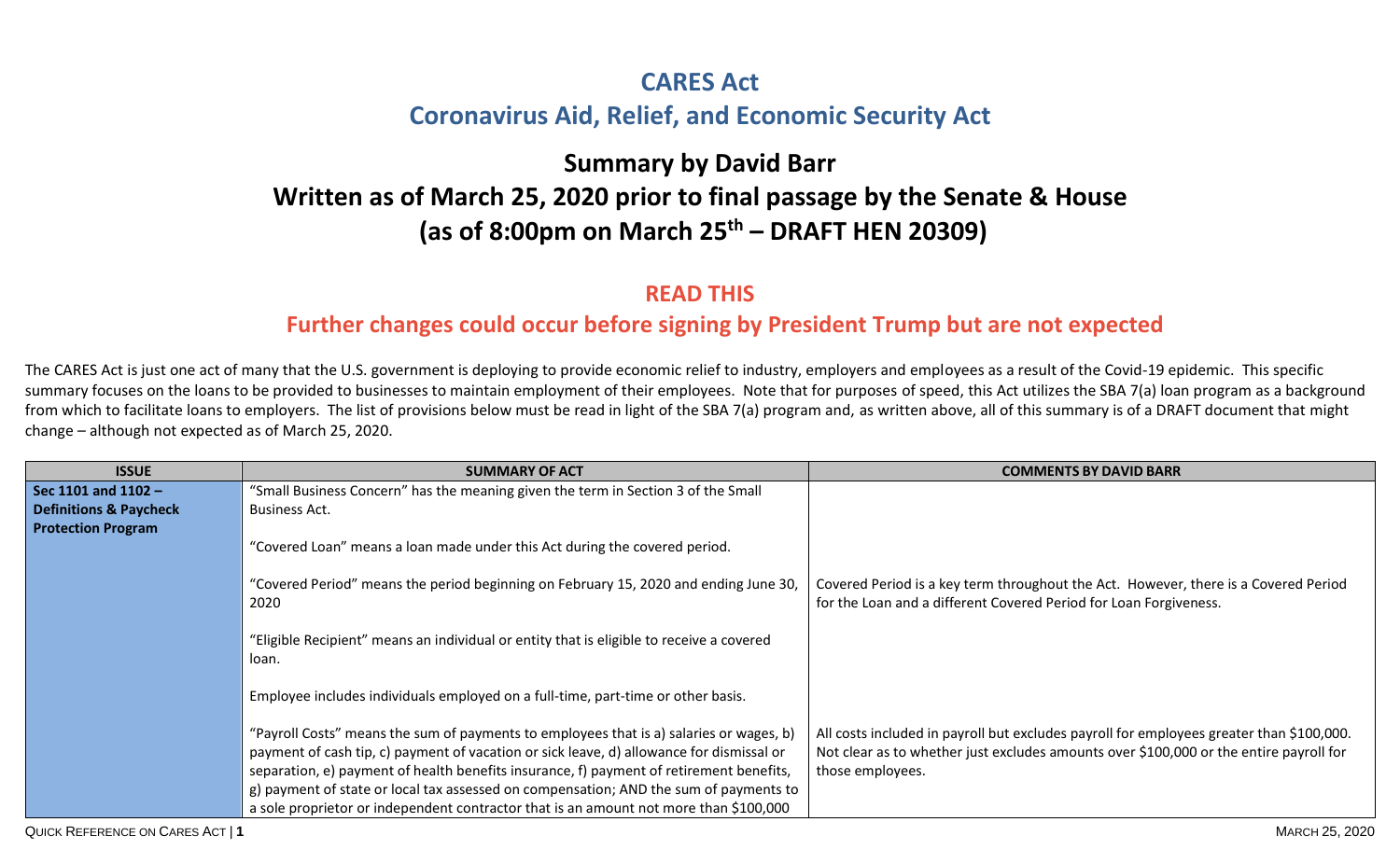| per year prorated for the covered period. Payroll Costs SHALL NOT include a) the<br>compensation of an individual employee in excess of an annual salary of \$100,000 as<br>prorated for the covered period, b) certain taxes per IRS sections, c) qualified sick leave<br>and family leave wages under section 7001 and 7003 of the Families First Coronavirus<br>Response Act.                                                                                                                   |                                                                                                                                                                                                                                   |
|----------------------------------------------------------------------------------------------------------------------------------------------------------------------------------------------------------------------------------------------------------------------------------------------------------------------------------------------------------------------------------------------------------------------------------------------------------------------------------------------------|-----------------------------------------------------------------------------------------------------------------------------------------------------------------------------------------------------------------------------------|
| In addition to small business concerns (as defined above), ANY business concern<br>described in section $31(b)(2)(C)$ shall be eligible so long as it does not employ more than<br>the GREATER of a) 500 employees or b) the size standard in number of employees<br>established by the SBA for the industry in which the business concern operates.                                                                                                                                               |                                                                                                                                                                                                                                   |
| For business concerns with more than one physical location - during the covered period,<br>any business concern that employs not more than 500 employees per physical location<br>of the business concern and is assigned a SIC code beginning with 72 shall be eligible to<br>receive a covered loan. (Codes beginning with 72 are Hotels, RV camps, Food Service<br>Contractors, Bars, Restaurants and Snack Bars.)                                                                              | Note that this allowance to have more than 500 employees is limited to restaurants and<br>hotels.                                                                                                                                 |
| Waiver of Affiliation - SBA loans typically require the control parent entity to apply for<br>the loan. The CARES Act provides a waiver for a) any business concern with less than<br>500 employees that is assigned a SIC code beginning with 72, b) any business concern<br>operating as a franchise that is assigned a franchise identifier code by the<br>Administration, and c) any business concern that receives financial assistance under<br>section 301 of Small Business Investment Act | This Waiver is critical to many franchisors that could apply for franchisor activity<br>separate from franchisor owned units. The inclusion of "and" versus "or" is critical here.<br>More guidance will most likely be provided. |
| Maximum Loan amount shall be the lesser of 250% of the average total monthly<br>payments for payroll costs incurred during the one year period before the date on which<br>the loan is made (with exceptions for seasonal businesses), OR b) for businesses begun<br>since Feb 15, 2019, 250% of the average total monthly payroll incurred during the                                                                                                                                             | Loans will generally be limited to 250% of prior 12-month average payroll. As noted<br>below, this is the maximum for the loan and the maximum for loan forgiveness is<br>calculated differently.                                 |
| period January 1, 2020 through February 29, 2020, AND c) the outstanding amount of a<br>loan under the Disaster Recovery program subsection (b)(2) made during the period<br>beginning on January 31, 2020 and ending on the date which the covered loans are<br>made available, OR c) \$10 million.                                                                                                                                                                                               | Loan will now be for 250% of average monthly payroll PLUS refinancing of any Disaster<br>Recovery Money received, subject to a \$10 million limitation in the aggregate.                                                          |
| Allowable Uses of Covered Loans shall include a) payroll costs, b) costs for health care<br>benefits, c) employee salaries, commissions, d) mortgage payments, e) rent, f) utilities,<br>and g) interest on any other debt.                                                                                                                                                                                                                                                                        | Loan proceeds can be used for much more than just payroll.                                                                                                                                                                        |
| Disaster Recovery Loans - these loans can be received by the borrower and then<br>refinanced into the covered loan as part of this Act.                                                                                                                                                                                                                                                                                                                                                            |                                                                                                                                                                                                                                   |
| Nonrecourse - the SBA shall have no recourse against any individual shareholder,<br>member, or partner of a borrower except to the extent the shareholder, member or                                                                                                                                                                                                                                                                                                                               | No personal guarantees                                                                                                                                                                                                            |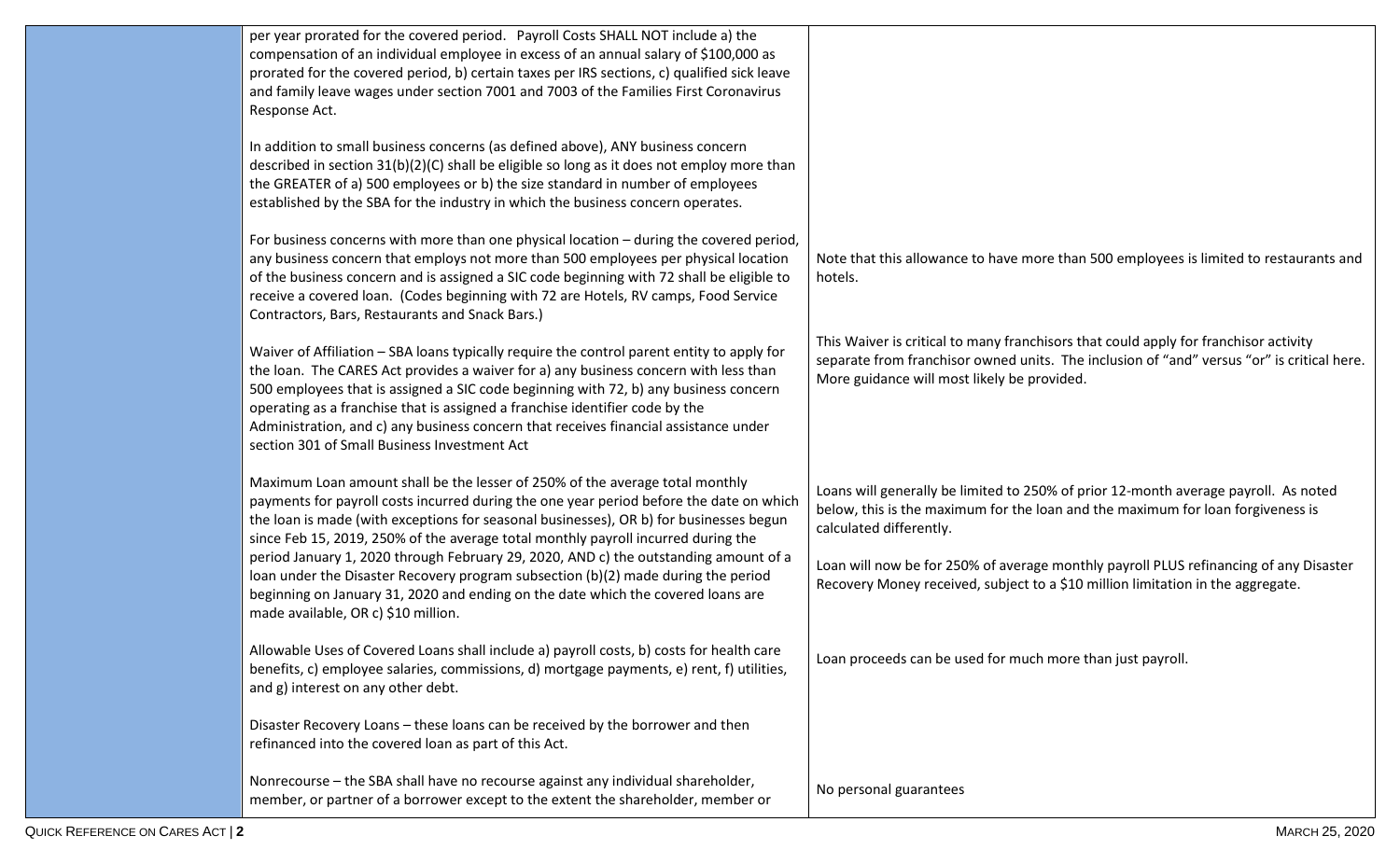|                                      | partner uses the covered loan proceeds for a non-authorized use described above.                                                                                                                                                                                                                                                                                                                                                                                                                                                                                                   |                                                                               |
|--------------------------------------|------------------------------------------------------------------------------------------------------------------------------------------------------------------------------------------------------------------------------------------------------------------------------------------------------------------------------------------------------------------------------------------------------------------------------------------------------------------------------------------------------------------------------------------------------------------------------------|-------------------------------------------------------------------------------|
|                                      | Certification by the Borrower - an eligible recipient ap[plying for a covered loan shall<br>make a good faith certification acknowledging that funds will be used to retain workers<br>and maintain payroll or make mortgage payments, lease payments, and utility payments<br>AND that the eligible recipient does not have an application pending under with the SBA<br>for the same purpose (including disaster recovery), AND during the period Feb 15, 2020<br>to Dec 31, 2020, the eligible recipient has not received amounts under paragraph (34)<br>for the same purpose. |                                                                               |
|                                      | Credit Elsewhere - during the covered period, the requirement that a small business<br>concern is unable to obtain credit elsewhere, shall not apply to a covered loan.                                                                                                                                                                                                                                                                                                                                                                                                            |                                                                               |
|                                      | Waiver of Personal Guarantee - during the covered period, with respect to a covered<br>loan, no personal guarantee shall be required for the covered loan.                                                                                                                                                                                                                                                                                                                                                                                                                         |                                                                               |
|                                      | Maturity - for any amounts not forgiven, the remaining balance shall continue to be<br>guaranteed by the SBA and shall have a maximum maturity of 10 years from the date of<br>application for forgiveness.                                                                                                                                                                                                                                                                                                                                                                        | Loans that are not forgiven can have a term up to 10 years.                   |
|                                      | Interest Rate - a covered loan shall bear an interest rate not to exceed 4%.                                                                                                                                                                                                                                                                                                                                                                                                                                                                                                       |                                                                               |
|                                      | Waiver of Prepayment - there shall be no prepayment penalty                                                                                                                                                                                                                                                                                                                                                                                                                                                                                                                        |                                                                               |
| <b>Section 1106 Loan Forgiveness</b> | "Covered Mortgage Obligation" - means any debt incurred in the ordinary course of<br>business and incurred before February 15, 2020.                                                                                                                                                                                                                                                                                                                                                                                                                                               |                                                                               |
|                                      | "Covered Period" means the 8-week period beginning on date of the origination of a<br>covered loan                                                                                                                                                                                                                                                                                                                                                                                                                                                                                 | The Covered Period for Loan Forgiveness is the 8 weeks from loan origination. |
|                                      | "Covered Rent Obligation" means the rent obligated under a leasing agreement in force<br>before February 15, 2020.                                                                                                                                                                                                                                                                                                                                                                                                                                                                 |                                                                               |
|                                      | "Covered Utility Payments" mean payment for electricity, gas, water, transportation,<br>telephone, or internet access which began February 15, 2020.                                                                                                                                                                                                                                                                                                                                                                                                                               |                                                                               |
|                                      | "Expected Forgiveness Amount" means the amount of principal that a lender reasonably<br>expects a borrower to expend during the covered period on the sum of a) payroll costs,<br>b) payments of interest on any covered mortgage obligation, c) payments of covered<br>rent obligations, and d) covered utility payments.                                                                                                                                                                                                                                                         |                                                                               |
|                                      |                                                                                                                                                                                                                                                                                                                                                                                                                                                                                                                                                                                    |                                                                               |